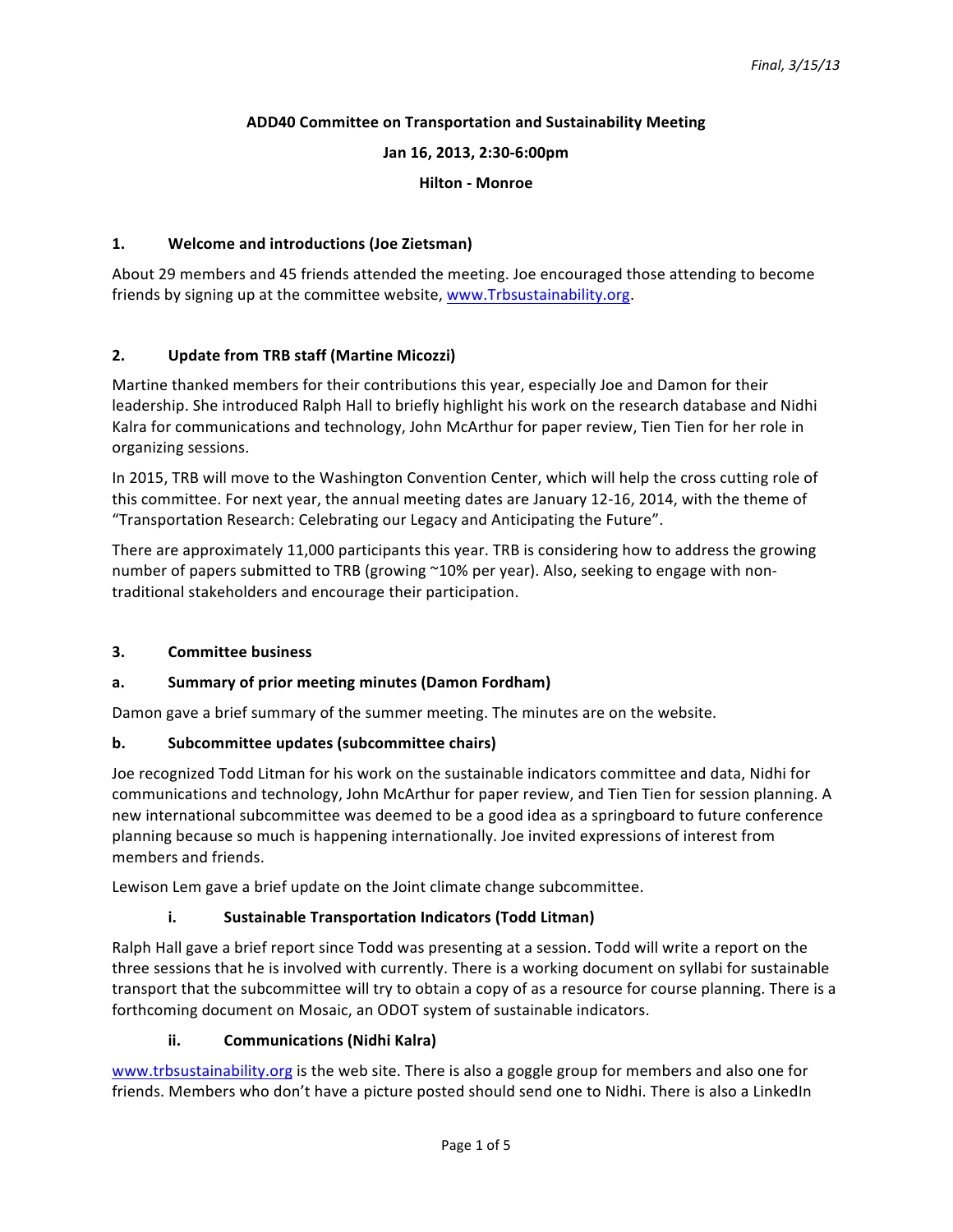group to join. She invites feedback on how to improve the site. A link to the joint subcommittee should be added.

# **iii. Paper Review (John McArthur)**

John said that over 20 papers were received, with 13 accepted for presentation, and two put forth to publication. Over 50 friends and members helped with paper reviews.

# iv. Conference and Session Planning (Tien Tien Chan)

Damon provided an update on behalf of Tien Tien. This year the committee was the primary sponsor for three lectern sessions (274, 458, and 685), a poster session (357), and a workshop on carbon credits (174). Additionally, the committee was a co-sponsor for a workshop on behavior (143), several lectern sessions including two on internal data best practices, and a poster session on health analysis. Damon noted that the blog post on the committee web site and using the LinkedIn group can be ways to connect for the future and make announcements.

# **v. Research (Ralph Hall)** - (includes discussion of RNS database analysis)

Ralph explained TRB's back to basics initiative to develop research statements, in the context of the committee's research agenda. He has undertaken work to determine to what extent sustainable transportation is represented in the RNS database. He developed scores for each leg of the triple bottom line (environment, social, economic), with a maximum score of 3 for the highest score in each dimension, and found a total of 325 records since 2006, the inception of the database. Only 19 records discussed sustainability in a comprehensive way—only 16 that addressed all three dimensions comprehensively. Efficiency and safety are the most discussed. They looked the application and tools of the top 16-19 records. There is some duplication in the records due to the focus of individual committees on a particular application, life cycle costs, for example. This committee could add value by coordinating research statements or adding details to existing ones. Said a different way, the committee can work with other committees to improve their statements as well as developing its own research statements. The report will be available on line at the committee's web site. Joe suggested asking for helpers and well as looking forward to how to get the statements funded.

Ralph would like volunteers and hopes to develop 5-10 statements. Techniques might be use of on-line tools, conference calls, workshops or meetings at the annual and summer meeting.

## **4. Triennial strategic plan (Donna Day)**

All committees have to develop a strategic plan to guide the activities. The deadline is March 1. Donna described the elements of the plan, of which a research agenda is the primary new component. The current draft of the plan will be distributed for comment with responses requested in time to meet the deadline.

## **5. Planned conferences (Joe/Damon)**

Joe suggests that a summer meeting would be a good time to start planning for a transportation sustainability conference in 2015. Nidhi suggested that the conference should in itself be sustainable, such as a more virtual access to cut down travel. Perhaps it might be combined with another group. There is a visualization committee conference in spring 2015 with presentations going directly into cloud and Ipad buddies for conversation.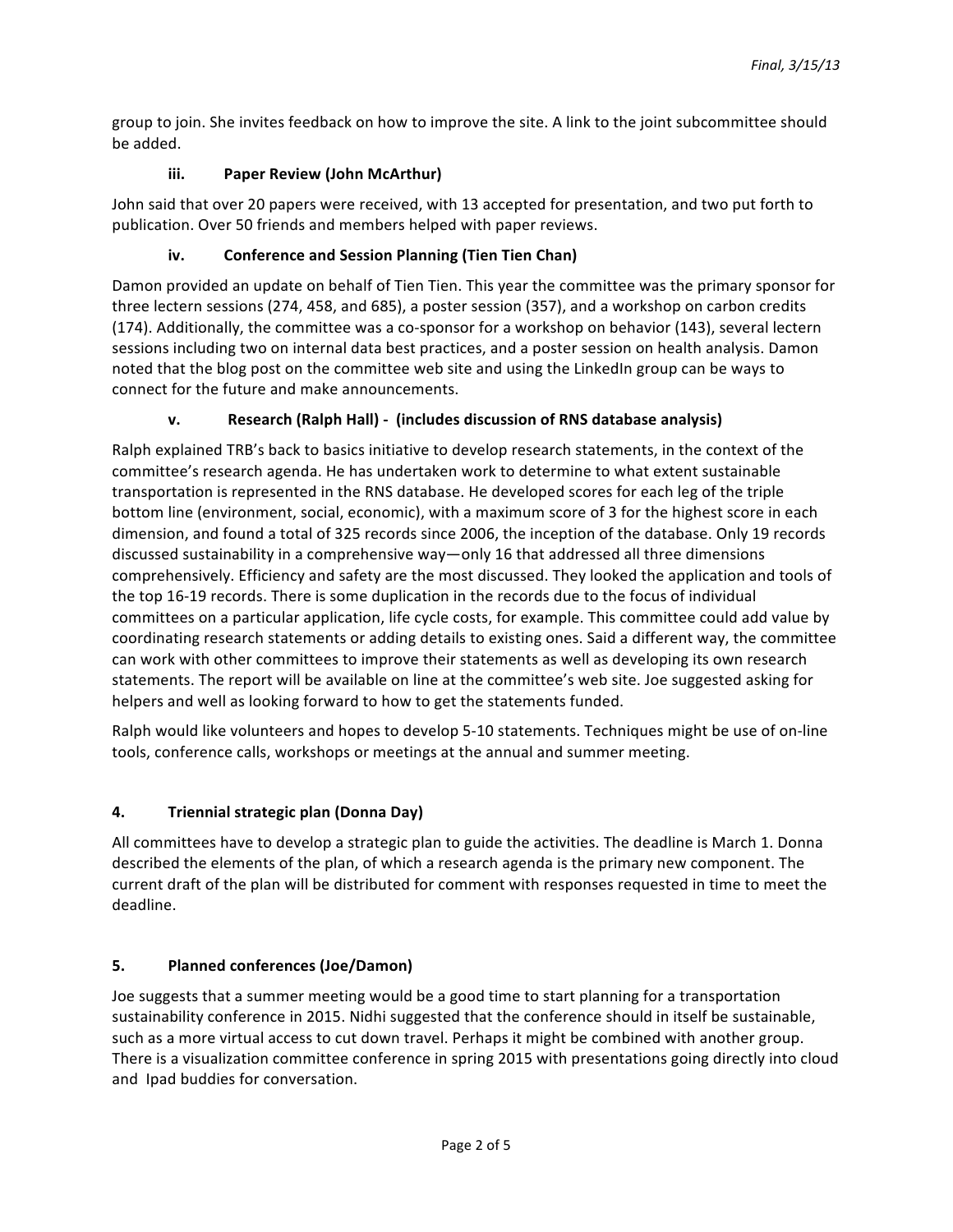Burr Stewart suggests that combining with the performance indicators conference in 2015 would be very good since sustainability indicators are but a subset of general performance indicators. He also mentioned borrowing some of the technological approaches used in a visualization conference. Another person suggested building on what Dan Sperling did with energy recently

(http://www.rita.dot.gov/press\_room/press\_releases/dot116\_12/html/dot116\_12.html ). Joe is asking for volunteers to help put this together with Tien Tien.

## **a. 2013 mid-year meeting**

Possibilities for this year include:

- The Asilomar energy conference in August. It has only plenary sessions, so the committee meeting would have to be in the evening or before/after. The dates are August 6-9.
- Washington, DC, on July 22-23, with the planning and policy committees.
- International Conference on Ecology and Transportation (ICOET), June 23-27, 2013 in Scottsdale, Arizona, USA.
- A dedicated section meeting for EJ/Land Use/Economic Development committees.

The committee seemed to lean towards the Asilomar option.

## **b. 2014 annual meeting**

Topics for call for papers or that could otherwise lead to sessions or workshops at the 2014 Annual Meeting:

- Pivot off the **2013 workshops** with a call for papers on those topics.
- Use the 2014 "legacy" theme as a way to get spotlight sessions
- **Practical applications and tools** e.g. lighting as cost saver; tools for calculating GHGs; how to track waste;
- **Economic issues** e.g. tools to calculate return on investment of sustainability efforts
- Best **construction management** practices to push sustainability transportation in general—Sam will try organizing a workshop on this and coordinate with the construction management committee
- Partner with a **history** subcommittee to let history inform the future—many ideas have been discussed before.
- Visioning for sustainability aligns with theme of looking 50 years out. Ties into scenario planning.
- Changing **travel patterns of the millennials**—combine with land development committee or other social and economic factors committees.
- **Operationalizing** the concept of sustainability for example, benchmarking performance indicators—are there thresholds that should be considered in sustainability?
- Building a **definition of sustainability**—ITE has a database from polling their agencies; can link to that
- Infrastructure disinvestment—what this might do to the sustainability of the system, as in Pennsylvania's VMT only criterion for keeping an aging bridge open.
- Transportation agencies becoming more **intermodal**

Consider letting other committees be the "primary" sponsor and supporting them, to help drive sustainability topics out to their networks and get it on their agendas, so we are not "preaching to the choir."

Workshops need to be on a separate track due to July 30 deadline.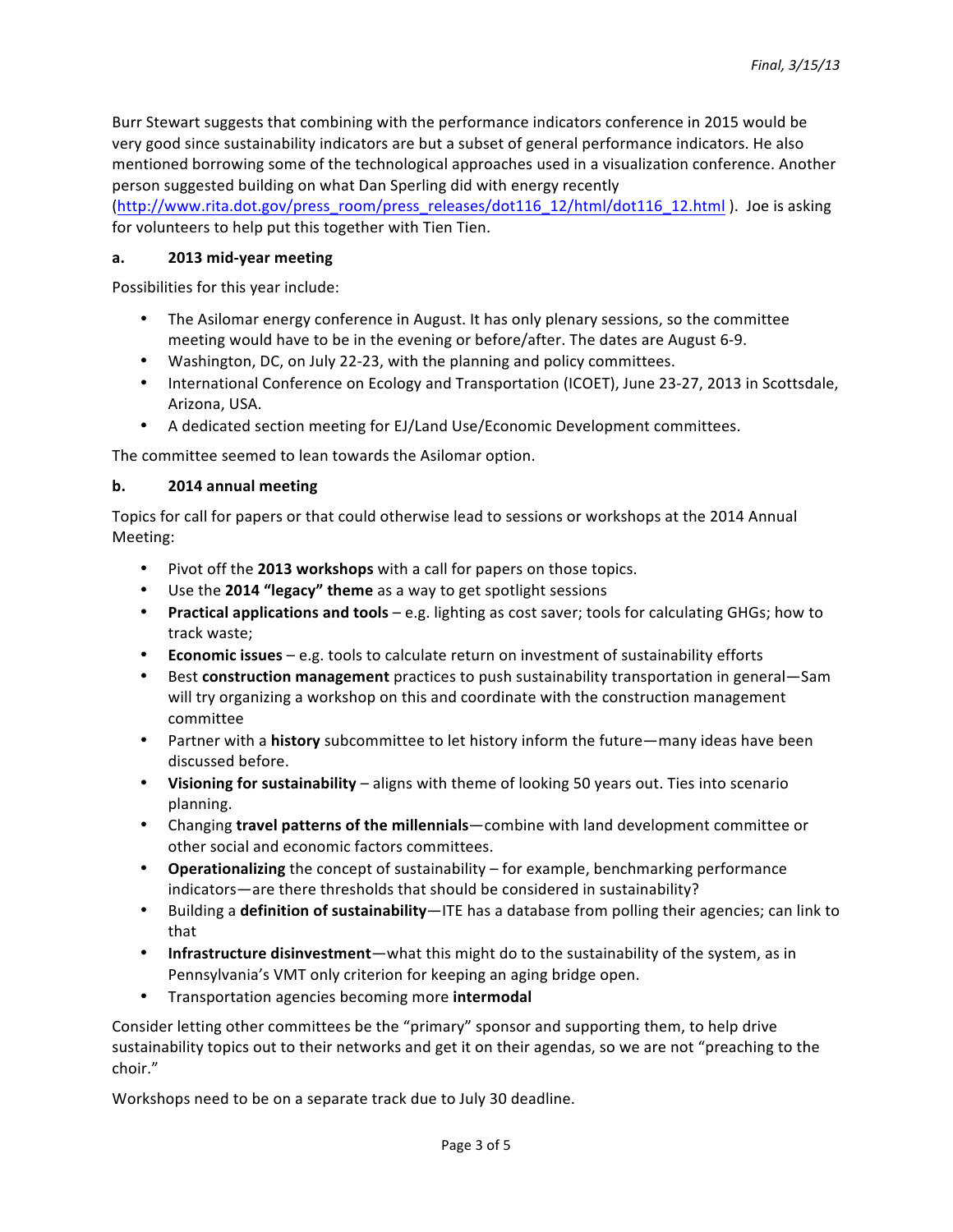Consider webinars on one or more of these topics during the course of the year.

### **6. Presentations**

## a. **Holger Dalkmann, EMBARQ** - Update on Rio+20 and other global initiatives

### *[Note: This presentation occurred out of sequence, at the start of the committee meeting]*

Holger is head of EMBARQ, an arm of World Resources Institute, with a key focus on sustainable transportation in developing countries. This includes influencing large finance programs at the national level and with practical projects at the local level, e.g., BRT in Mexico City. He gave an overview of what happened in Rio and Copenhagen .Rio + 20 was a follow up from the meeting in 1992 that focused on sustainability but not transport. Ten years after that in Johannesburg led to millennium goals on food security and other areas, which helped focus international funding, but again, no sustainable transport.  $R$ io + 20 added some recognition to SLOCAT, which had been broached three years before. Rio + 20 also had some volunteer targets, including a \$175 billion commitment to sustainable transport over ten years. UN Decade for Road Safety recognized the need to reduce the 1.3 million people dying each year from road accidents, almost 50% of them pedestrians. Sustainable transportation is one element of road safety because of walking, cycling. Finally on climate change, he mentioned the Kyoto extension / 2009 Copenhagen, with climate change instruments designed for energy and waste. There is a commitment for a "green climate" fund - \$100B US investment over 10 years. Again, the question is how does sustainable transport fit in? There is a need more quantifiable evidence on problems, countermeasure effectiveness. The Asian Development Bank is now emphasizing more rail, fewer roads.

## **b.** Tina Hodges – **INVEST**

Tina talked about a web-based self-evaluation tool for assessing sustainability over the life cycle of a transportation project or program that has been developed by FHWA. It is a free voluntary tool for doing self-assessments. It addresses system planning, projects, and operations. The goal is to improve the sustainability of whatever it is applied to. It has had a long development period, with beta and pilot versions that have been tested by many agencies. There are a number of criteria addressed, with various scorecards to fit different types and size applications. The goal is to have agencies improve the sustainability of their projects. There is a funding grant program (50-50) of \$25,000 to \$150,000 for using INVEST for agencies at all levels that is asking for letters of interest . www.sustainablehighways.org

### **c. Henrik Gudmundsson – European Green Capital Award Update**

This is an award for all cities of 200,000 or greater to reward Europe's major cities who have had consistent effort at green initiatives. The cities must apply; candidates are selected by a panel, with a jury selecting the winner of the title for a year. It is recognition only. Stockholm 2010, Hamburg 2011, Vitoria-Gasteiz 2012, Nantes 2013, and Coopenhagen 2014 are the winners so far. There are 12 areas, ranging from contribution to climate change, local transport, noise pollution, etc., to energy performance, that are assessed. They have to describe the present situation, what has been done over the last 5 years to get there, and then objectives for the future. The measures are based on easily available data, such as the length of bike lanes per capita, share of population near public transport, share of short trips by auto. Henrik gave additional details about Copenhagen, which wishes to use its success to attract other cities to similar behavior. Copenhagen wants to be the best city for bicycling. Strengths and weaknesses: gets wide attention, empowers city environment departments, positive image, wide exchange of ideas and knowledge. Weaknesses included limited attention to social and economic pillars, mix of large and small cities, depends on data from cities, no funding, no systematic